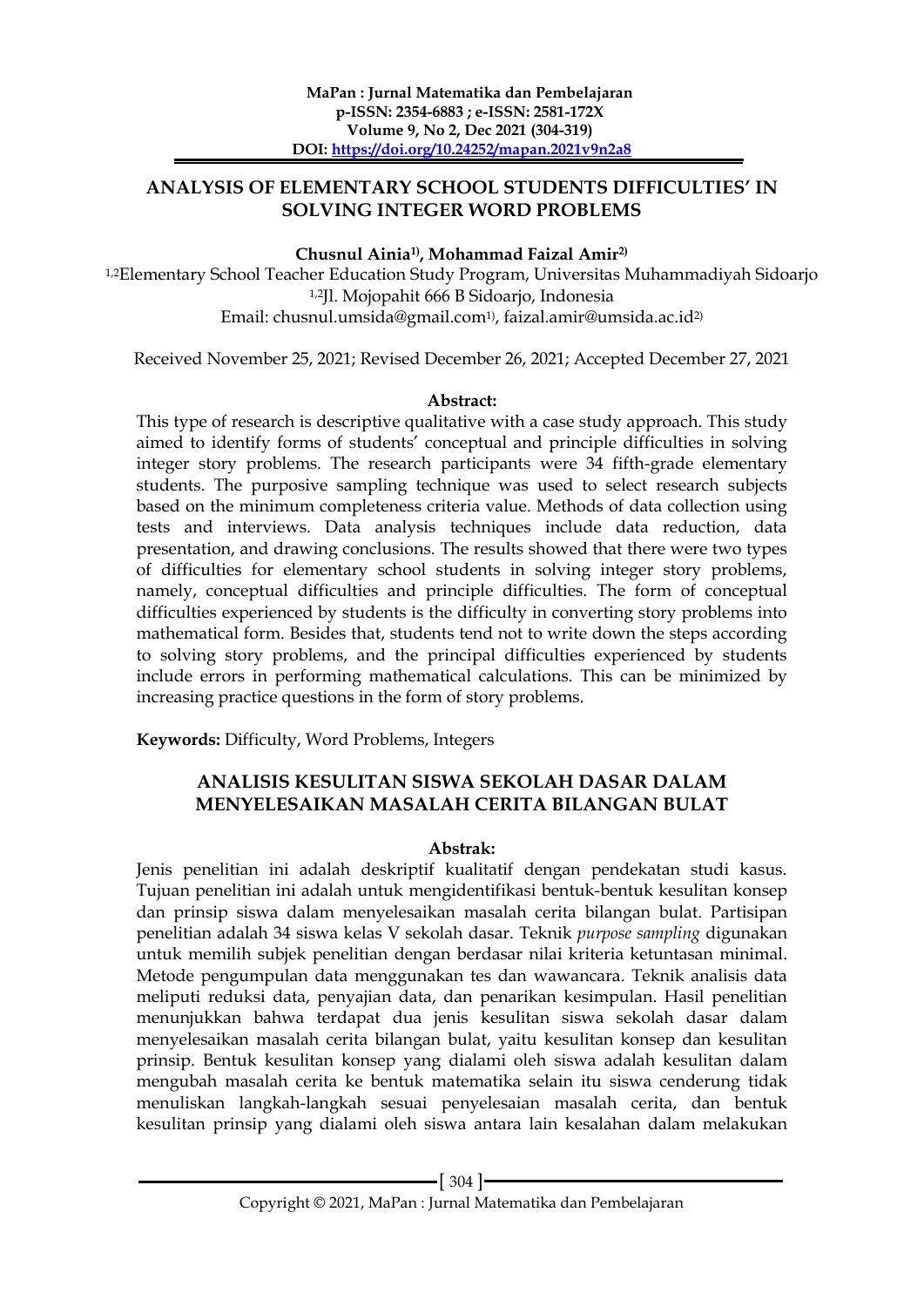perhitungan matematika. Hal tersebut dapat diminimalisir dengan cara memperbanyak latihan soal yang berbentuk masalah cerita.

### **Kata Kunci:** Kesulitan, Masalah Cerita, Bilangan Bulat

*How to Cite*: Aina, C., & Amir, M. F. (2021). Analysis of Elementary School Students Difficulties' in Solving Integer Word Problems. *MaPan : Jurnal Matematika dan Pembelajaran*, *9*(2), 304-319. https://doi.org/10.24252/mapan.2021v9n2a8.

# **INTRODUCTION**

earning mathematics at every level of education aims to practice problem-solving skills through problems close to students' daily lives (Culaste, 2011; Zalima, Njanji, Lasmiatik, Agustina, & Dela, earning mathematics at every level of education aims to practice problem-solving skills through problems close to students' daily lives (Culaste, 2011; Zalima, Njanji, Lasmiatik, Agustina, & Dela, 2020). Problem-solving is meaningfully (Nur, Kartono, Zaenuri, & Rochmad, 2020; Saja'ah, 2018). Students' problem-solving skills include the ability to read problems, understand the meaning of the problem, be able to write down what is known and what is asked, be able to determine the formulas to be used, calculate based on formulas, or perform arithmetic operations accurately, and the ability to find answers correctly (Lutvaidah & Hidayat, 2019).

Problem-solving skills in elementary schools are needed so that students are said to have competence in understanding mathematical concepts, explaining the interrelationships between concepts, and applying concepts or algorithms flexibly, accurately, efficiently, and precisely in solving problems themselves in everyday life (Sidik & Wakih, 2019; Sovia & Herman, 2019). In order to solve problems in mathematics, problems are presented in the form of word problems (Laily, 2014; Verschaffel, Schukajlow, Star, & Dooren, 2020). Word problem-solving skills for elementary school students require knowledge of mathematics and an understanding of language (Mulyati, 2016; Sepeng & Madzorera, 2014).

However, based on previous studies, elementary school students have difficulty solving word problems in terms of concepts and principles (Levin, 2018; Mandasari & Rosalina, 2021). There are several types of student difficulties in solving integer set problems, including fact, concept, operating, and principle difficulties (Aliah & Bernard, 2020; Bryant, Bryant, Bryant, Dougherty, Roberts, Pfannenstiel, & Lee, 2020). There are several types of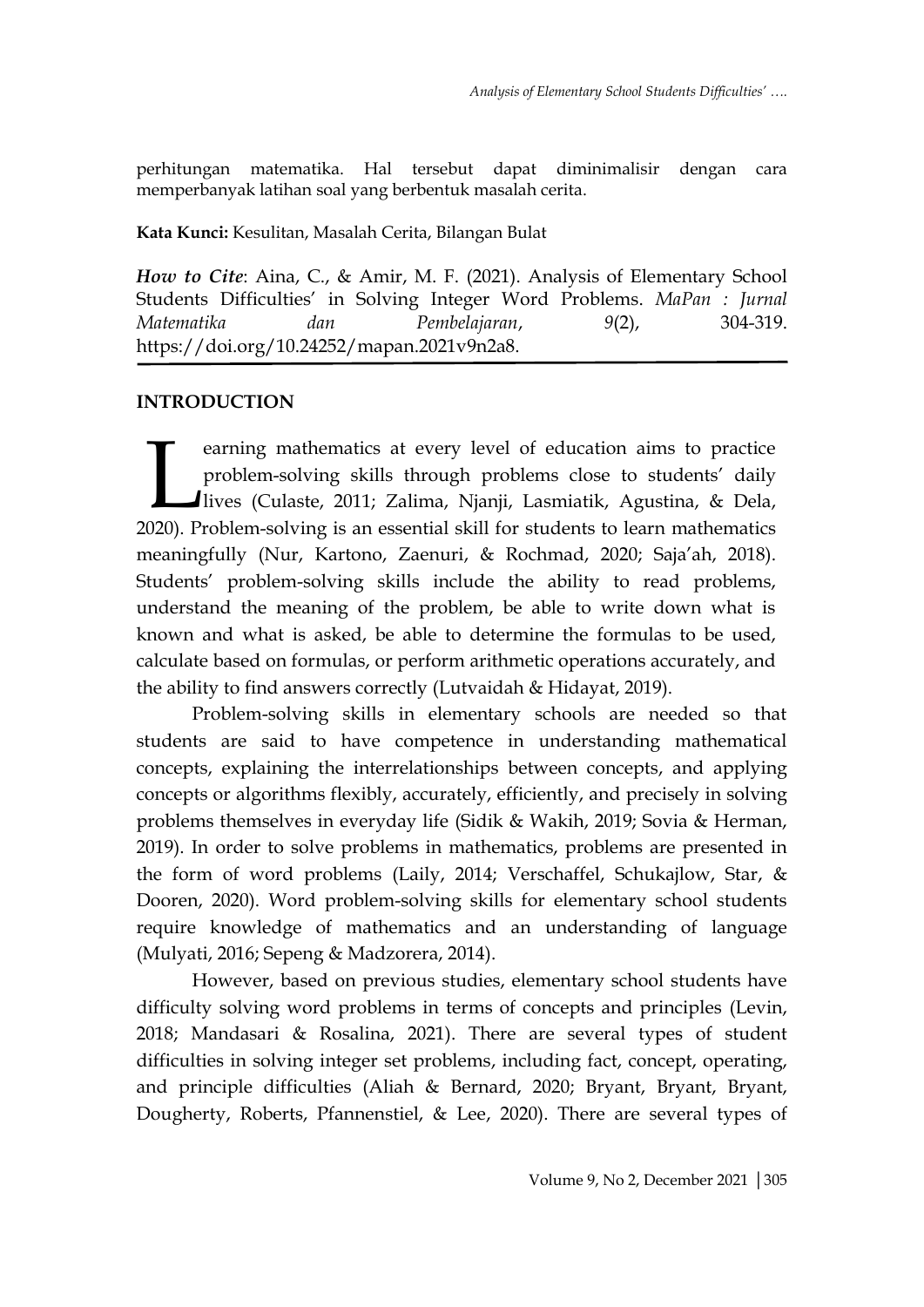difficulties in solving mathematical problems, including difficulties in understanding the problem, determining a solution strategy, making mathematical models, and performing mathematical procedures (Dewi, Untu, & Dimpudus, 2020). There are three types of student difficulties in solving problems, including difficulties in using concepts, difficulties in using principles, difficulties in solving verbal problems. Some students even have difficulties in solving word problems on building materials, including failure to imagine shapes and geometrical nets, difficulty in performing multiplication operations as well as difficulties in understanding the meaning of the editorial questions presented in the form of word problems (Padang, Fuad, & Ekawati, 2018; Pujiastuti, 2021).

The difficulty in solving the word problems refers to the difficulties of the concept and the principle. Concept difficulty is the inability of students to infer information from a given concept, the failure of students to state the meaning of terms that represent certain concepts. In comparison, the principal difficulties are students' inaccuracy in mathematical calculations or operations, students' inability to abstract patterns (Achmetli, Schukajlow, & Rakoczy, 2018; Dewi, Untu, & Dimpudus, 2020).

Elementary school students still have difficulty solving word problems on integer arithmetic operations. The low understanding of students about integer operations causes students to have difficulty solving integer operations problems related to mathematical concepts and principles (Mandasari & Rosalina, 2021). Students often experience difficulties determining the arithmetic operation to be used and difficulties working on word problems because they cannot understand the meaning of the questions. In learning integer operations, students are still not able to do well, are still not thorough in working, and seem very rushed (Mahmuda, Astuti, Mikdadi, Saputra, & Darmadi, 2021; Sipayung & Anzelina, 2019).

Based on the description above, elementary school students have difficulty solving word problems due to the concepts and principles difficulty. The difficulty is also influenced by habit in the case of prejudice, which is mainly based on colloquial meanings (Purwaningtyas, Sari, & Artharina, 2020). In addition, existing studies have not specifically analyzed the form of concept difficulties and what principles elementary school students do in solving word problems on integer arithmetic operations. So it is deemed necessary to identify variations in the forms of difficulty of concepts and principles faced by elementary school students in solving word problems on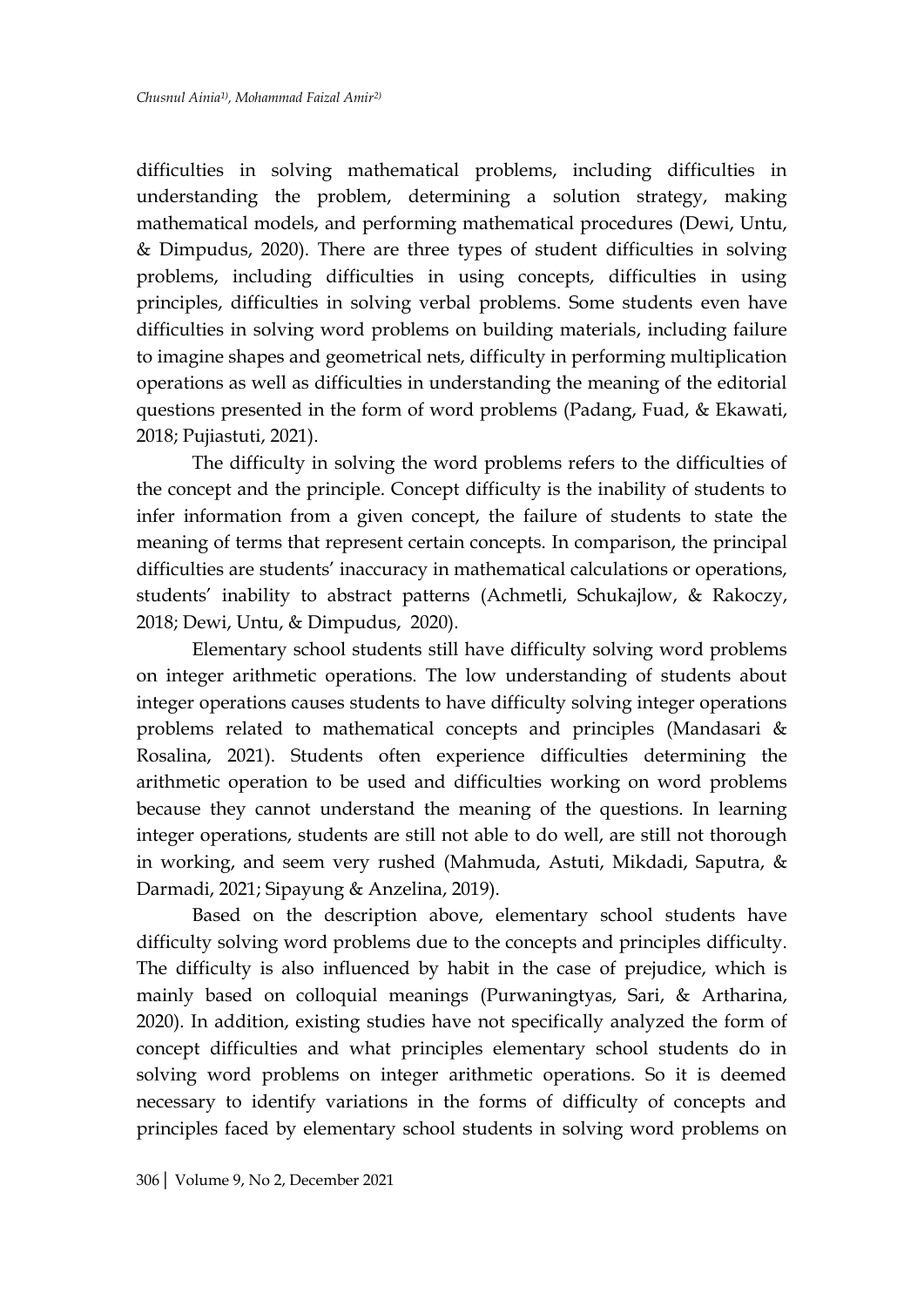integer arithmetic operations. This is possible because students have different ways or methods of solving problems related to problem-solving (Waskitoningtyas, 2016). Thus, this study aimed to analyze the forms of difficulty of concepts and principles of elementary school students in solving word problems on the material of integer arithmetic operations.

### **METHODS**

This research method is qualitative with a case study approach. Qualitative research is a research method that seeks to describe and interpret objects naturally (Astawa, Suarjana, & Murda, 2016). A case study is a research approach that carefully investigates a particular program, event, activity, process, or group (Creswell, 2012). The stages of the case study carried out in this study are shown in figure 1.



Figure 1. Case Study Process

The participants of this study were 34 fifth-grade students of SD Negeri Kenongo 1 Tulangan Sidoarjo. Using the purposive sampling technique, 7 students were taken as research subjects. The purposive sampling criteria in this study are students who have a written test score for word problems in integers that is less than the standard value of the minimum completeness criteria that has been set, which is < 79.

The instruments used include written tests and interview guidelines. The written test is in the form of word problems, which consist of 5 problems on integer operation material, namely: problem 1 regarding the temperature rise, problem 2 for calculating the height of the jump, problem 3 for determining the presence of a person, problem 4 for calculating the height of the jump, and problem 5 for calculating the score obtained (See Table 1). The purpose of giving a written test is to determine the location and form of students' difficulties. After completing the test, interviews were conducted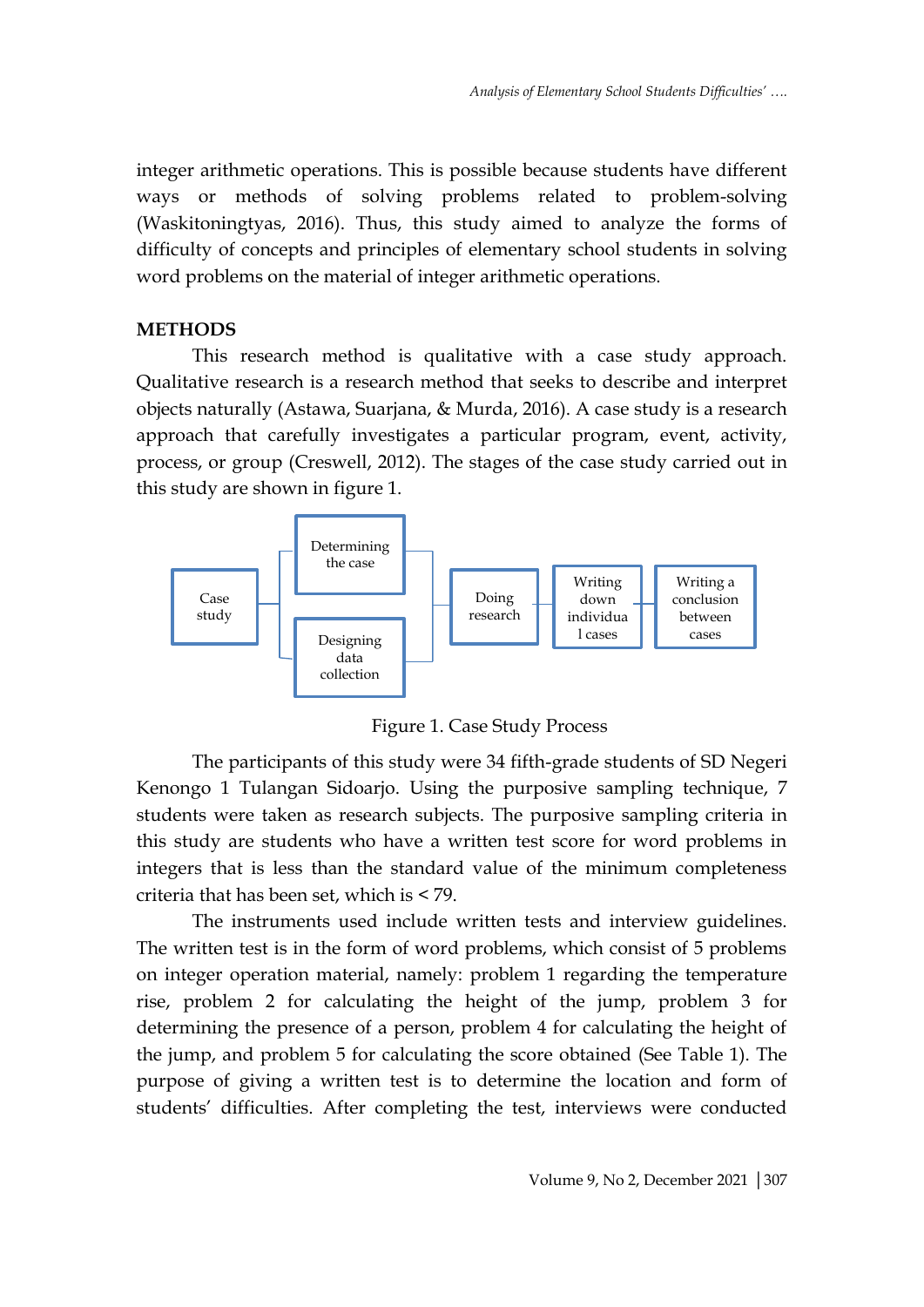using interview guidelines on selected subjects to dig deeper information regarding the difficulties experienced by students.

| Number | <b>Test Description</b>                                                                                                                                                                                                                                                                                                                                                     |  |  |  |
|--------|-----------------------------------------------------------------------------------------------------------------------------------------------------------------------------------------------------------------------------------------------------------------------------------------------------------------------------------------------------------------------------|--|--|--|
| 1.     | The teacher invites her students to experiment to measure the<br>temperature of a piece of ice. The initial temperature of the ice is -<br>5°C. After heating, the ice turns into the water at 3°C. How much<br>does the ice rise to water?                                                                                                                                 |  |  |  |
| 2.     | A dolphin is swimming at a depth of 8 meters below sea level. The<br>dolphin jumps to a height of 20 meters above sea level. How high<br>does the dolphin jump?                                                                                                                                                                                                             |  |  |  |
| 3.     | Dela works in an office with 25 floors above ground and 3 floors<br>underground. Dela is in the elevator on the 5th floor. She goes<br>down 7 floors to deliver the goods. After delivering the goods, he<br>had to go up to another 15 floors to give a report. On which floor<br>did Dela report?                                                                         |  |  |  |
| 4.     | Ibrahim is a diving athlete. He jumps from a diving board as high<br>as 12 m, then slides to a depth of 2 m below the surface of the<br>swimming pool. How high did Ibrahim jump down?                                                                                                                                                                                      |  |  |  |
| 5.     | In a math quiz competition, the committee ruled that each correct<br>answer was given a score of 5, incorrect answers were given a score<br>of -2, and questions that were not answered were given a score of<br>0. Of the 50 questions given, Linda answered 35 questions<br>correctly, 5 questions incorrectly, and 10 unanswered questions.<br>What score did Linda get? |  |  |  |

Table 1. Word Problems Test

The data analysis technique uses data reduction, data presentation, and conclusion drawing (Miles, Huberman, & Saldana, 2013). The first step is to reduce the data, which is to group students according to the difficulty form based on the results of the answers that have been done. Students with scores less than the minimum completeness criteria were taken to be interviewed to obtain information about the difficulties they experienced. The indicators of the type of difficulty can be seen in table 2. The second stage is the presentation of the data, namely displaying the results and discussion of research obtained from the data reduction stage. The third stage is concluding, namely concluding the results and related discussions in this study. Source triangulation is used to check the validity of the data.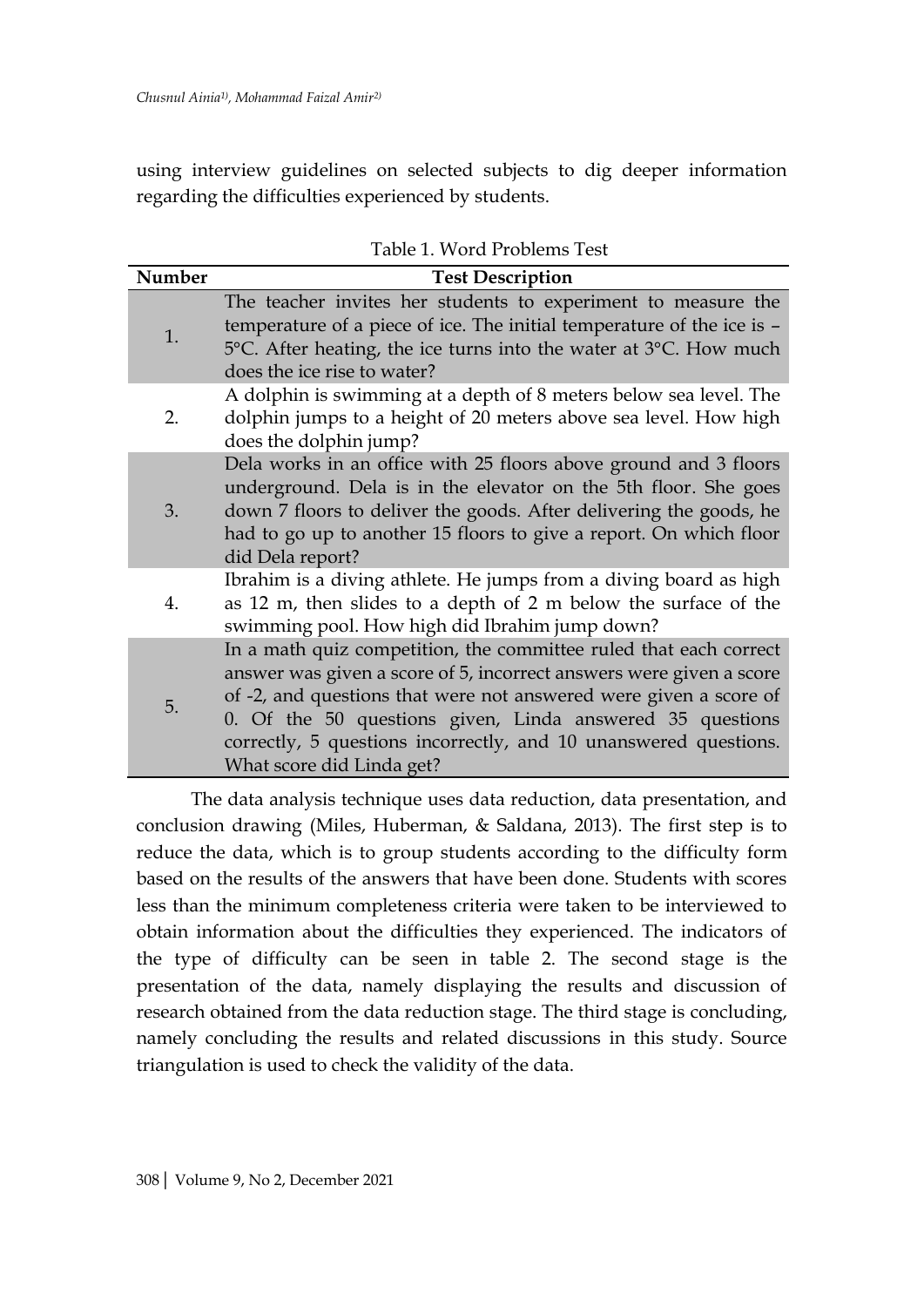| <b>Difficulty Type</b> | <b>Difficulty Form Indicators</b> |                                                       |  |
|------------------------|-----------------------------------|-------------------------------------------------------|--|
|                        |                                   | The inability of students to infer information from a |  |
| Concept                |                                   | given concept                                         |  |
| Difficulty             |                                   | - The inability to state the meaning of terms that    |  |
|                        |                                   | represent certain concepts                            |  |
| Principle              |                                   | - The inaccuracy in calculations or operations        |  |
| Difficulty             |                                   | - The inability of students in abstracting patterns   |  |
|                        |                                   | Adaptation (Yusmin, 2017)                             |  |

Table 2. Difficulty Form Indicators

## **RESULTS AND DISCUSSION**

The results of the study were taken from 34 fifth-grade elementary school students. The researcher selected seven students who were used as subjects by examining the work of students who scored less than the minimum completeness criteria. Student scores in this study are presented in table 3.

| Table 3. Research Subjects |              |  |  |  |
|----------------------------|--------------|--|--|--|
| <b>Student Code</b>        | <b>Score</b> |  |  |  |
| S <sub>2</sub>             | 40           |  |  |  |
| S <sub>4</sub>             | 55           |  |  |  |
| S <sub>6</sub>             | 70           |  |  |  |
| S <sub>8</sub>             | 70           |  |  |  |
| <b>S10</b>                 | 55           |  |  |  |
| S13                        | 25           |  |  |  |
| <b>S14</b>                 | 55           |  |  |  |

The results of the research subject's work in writing were analyzed, then confirmation was carried out in the form of interviews. Figures 2 to 6 showed an analysis of the difficulties of concepts and principles experienced by the subject in writing.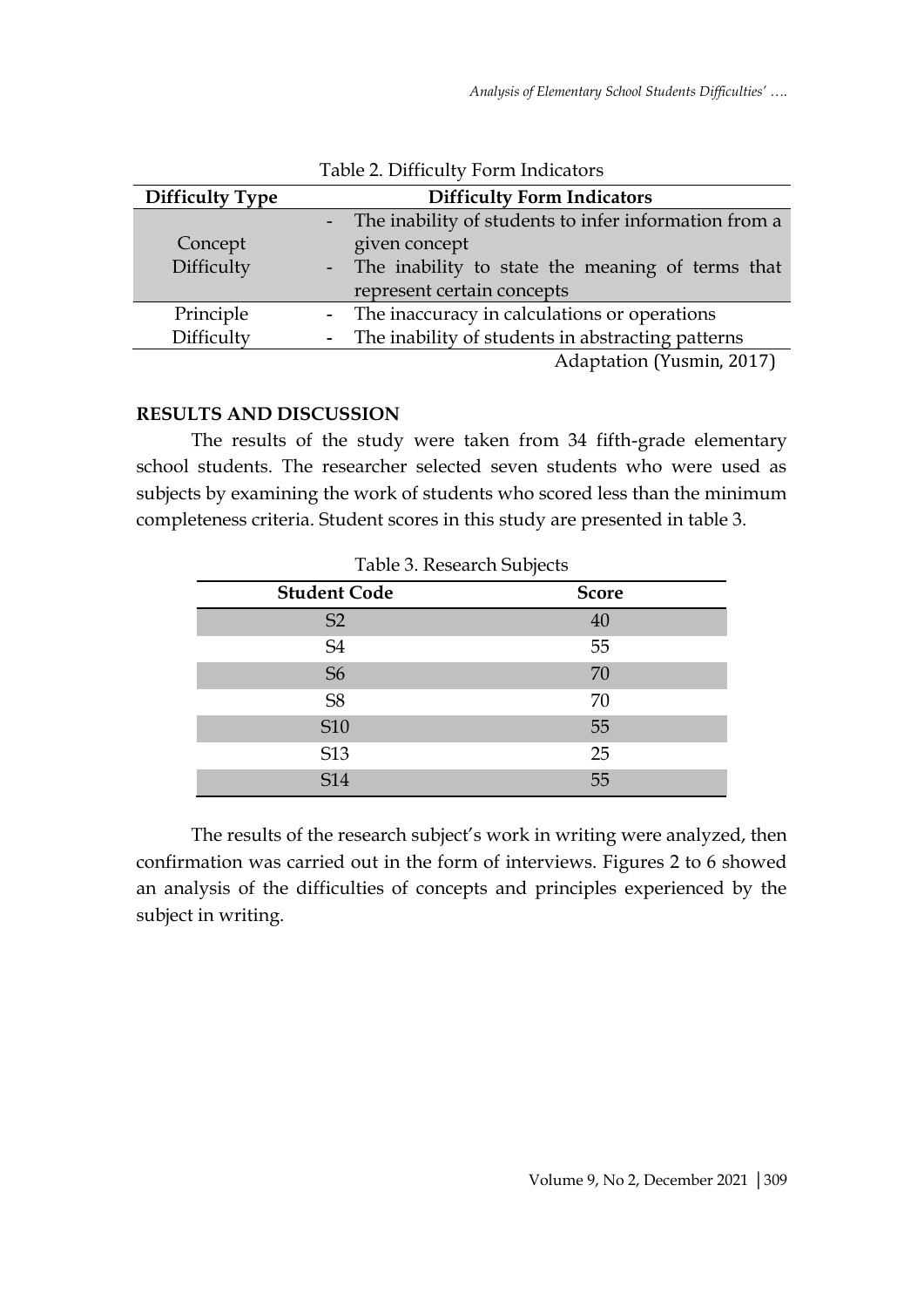

Figure 2. The Difficulty of Concepts and Principles in Problem Number 1

Figure 2 shows the difficulty of concept 1 in problem number 1. Namely, the student wrote the wrong mathematical form. The difficulty of the concept occurred in S13 because students should write 3oC first, then subtract - 5oC (number -5oC < 3oC). So the correct answer is 8oC which is the result of 3oC  $-$  (-5 $\degree$ C). The concept difficulty 1 in problem number 1 was also experienced by S8, S14, S2, and S6 because their mathematical writing form was similar to S13. S13, S8, S14, S2, and S6 have difficulty with principle 1. Namely, students make mistakes in calculating the final result. This statement is reinforced by the results of the interview obtained. S2 said, "yes, I am still confused about writing down the mathematical form." When asked why -5°C was written at the front, S2 said, "I think that the number that appears first in the story problem is placed at the beginning of the writing in the mathematical solution." In this case, S2 only accepts rote knowledge and does not understand the concept. In addition, S2 said, "I am careless in writing answers." When asked how do you calculate and get a result of 100. In this case, S2 is not careful in calculating the final result and is in a hurry to solve the problem.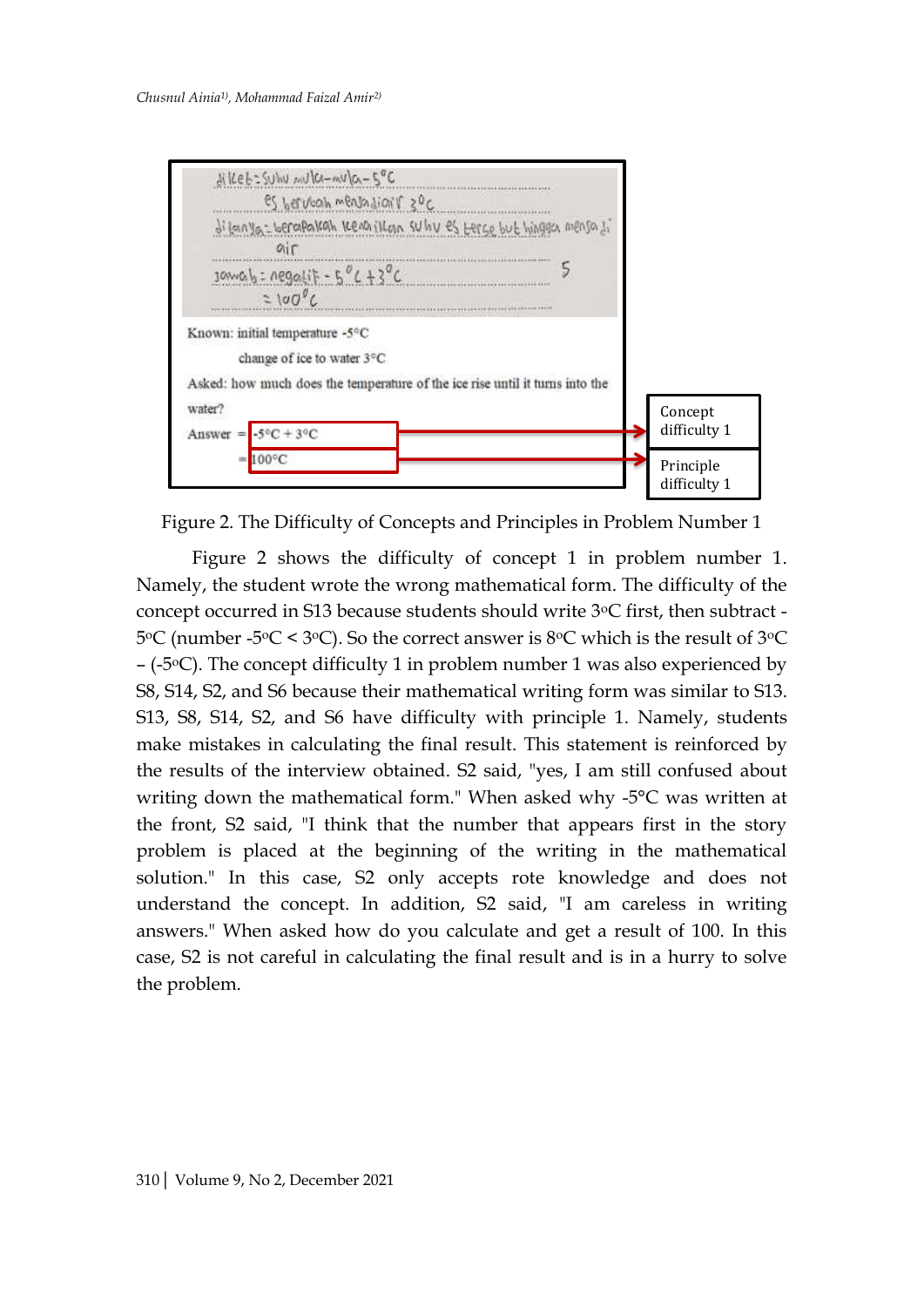| like : lumbo- konse Sedany berenny pado Vedelonian &?<br>di premokoan laut impompos Sempor rom dedust<br>Pilance. Eyope 11991 loropolon worke. write |                         |
|------------------------------------------------------------------------------------------------------------------------------------------------------|-------------------------|
| $10 \times 0 = 20 - 6$<br>1200<br>Known: dolphins swim at a depth of 8 meters below sea level and jump to<br>a height of 20 meters above sea level.  |                         |
| Asked: how high is the dolphin's jump?<br>$20$ meters $-8$ meters<br>Answer $=$<br>$= 12$ meters                                                     | Concept<br>difficulty 2 |

Figure 3. The Difficulty of Concepts in Problem Number 2

Figure 3 shows the difficulty of concept 2. Namely, students misunderstand the meaning of the problem. Difficulties occurred in S13 because S13 did not write a minus sign or a (-) sign before the number eight (8). The number eight should be given a minus sign (-). Because in the word problems there was the word "below sea level" the correct answer is  $20 - (-8) =$  $20 + 8 = 28$  meters. S14 also experienced the difficulty of this concept. This statement is reinforced by the results of the interviews obtained. S13 said, "yes, I often forget to write negative if there are words below the surface in the story." When asked why the number 8 is positive, S13 said, "I am still confused in understanding the meaning of the question." In this case, S13 had difficulty understanding the meaning of the problem, so that in writing the mathematical form, an error occurred.



Figure 4. The Difficulty of Concepts and Principles in Problem Number 3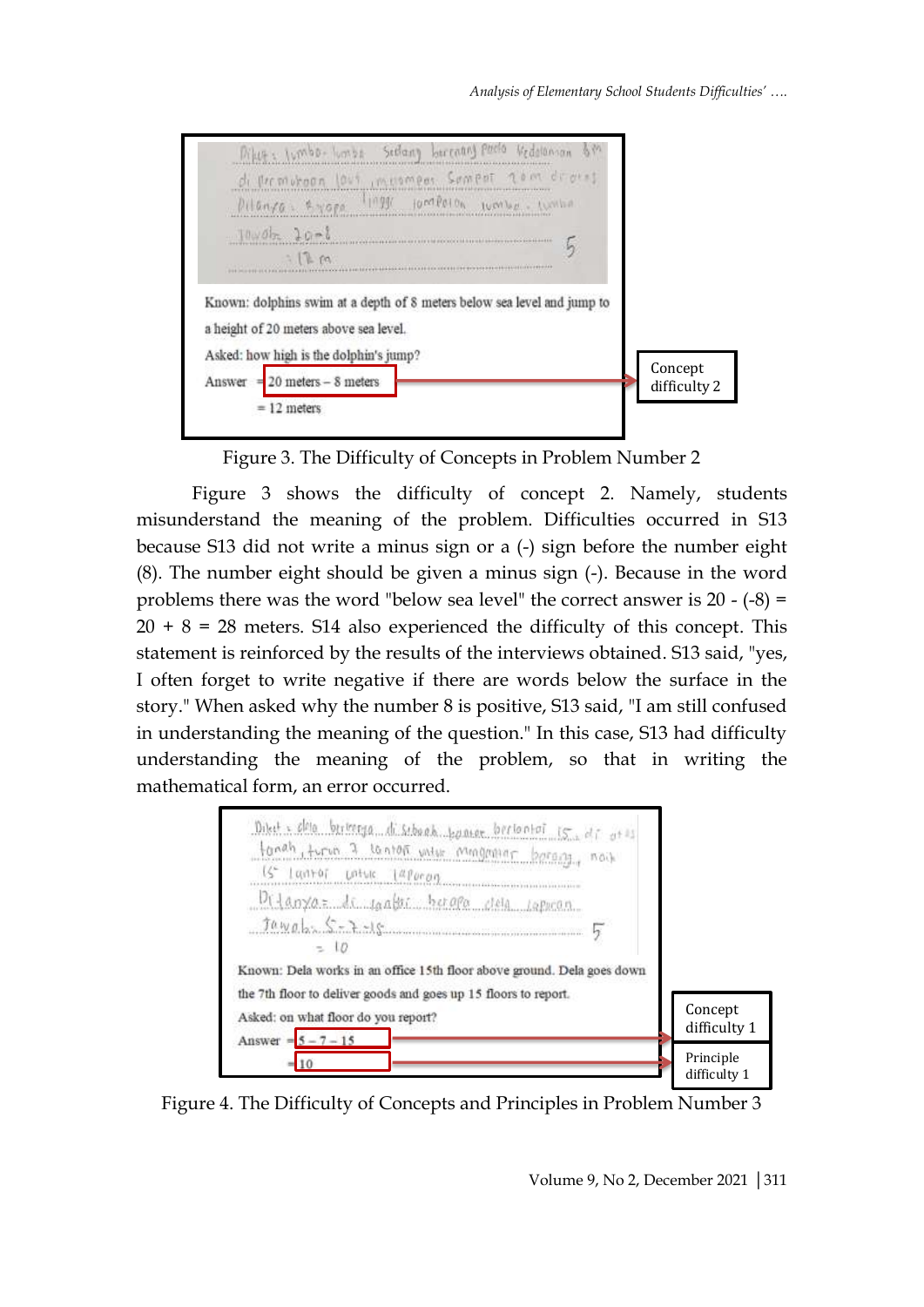Figure 4 shows the concept difficulties in problem number 3, namely S2, S4, S10, incorrectly in writing mathematical forms. In this case, S2 and S4 also had difficulty with principle 1 being wrong in calculating the results. This happened to S2, S4, S10, who had written the completion steps coherently, but there was an error in calculating the final result. This statement is reinforced by the interview results obtained. S13 said, "yes, I was confused when writing arithmetic operations." When asked why he wrote the subtraction operation after the number 7, S13 said, "I think there is a descending word in the question." In this case, S13 is less thorough in reading the questions and has difficulty writing mathematical arithmetic operations. In addition, S13 said, "I saw a friend's answer." When asked how do you calculate and get a result of 10. In this case, S13 was in a hurry to solve the problem because he saw that all his friends had finished.



Figure 5. The Difficulty of Concepts in Problem Number 4

Figure 5 shows the difficulty of concept 2. Namely, students misunderstand the meaning of the problem. The difficulty occurs in S13 in problem number 4 because it did not write a minus sign or sign (-) before the number two (2). The number two should be given a minus sign (-) in word problems. There was the word "below sea level" the correct answer is 12 - (-2)  $= 12 + 2 = 14$  meters. S2, S14, and S8 also experienced the difficulty of this concept. This statement is reinforced by the results of the interviews obtained. S13 said, "yes, I often forget to write negative if there are words below the surface in the story." When asked why the number 2 is positive, S13 said, "I am still confused in understanding the meaning of the question." In this case, S13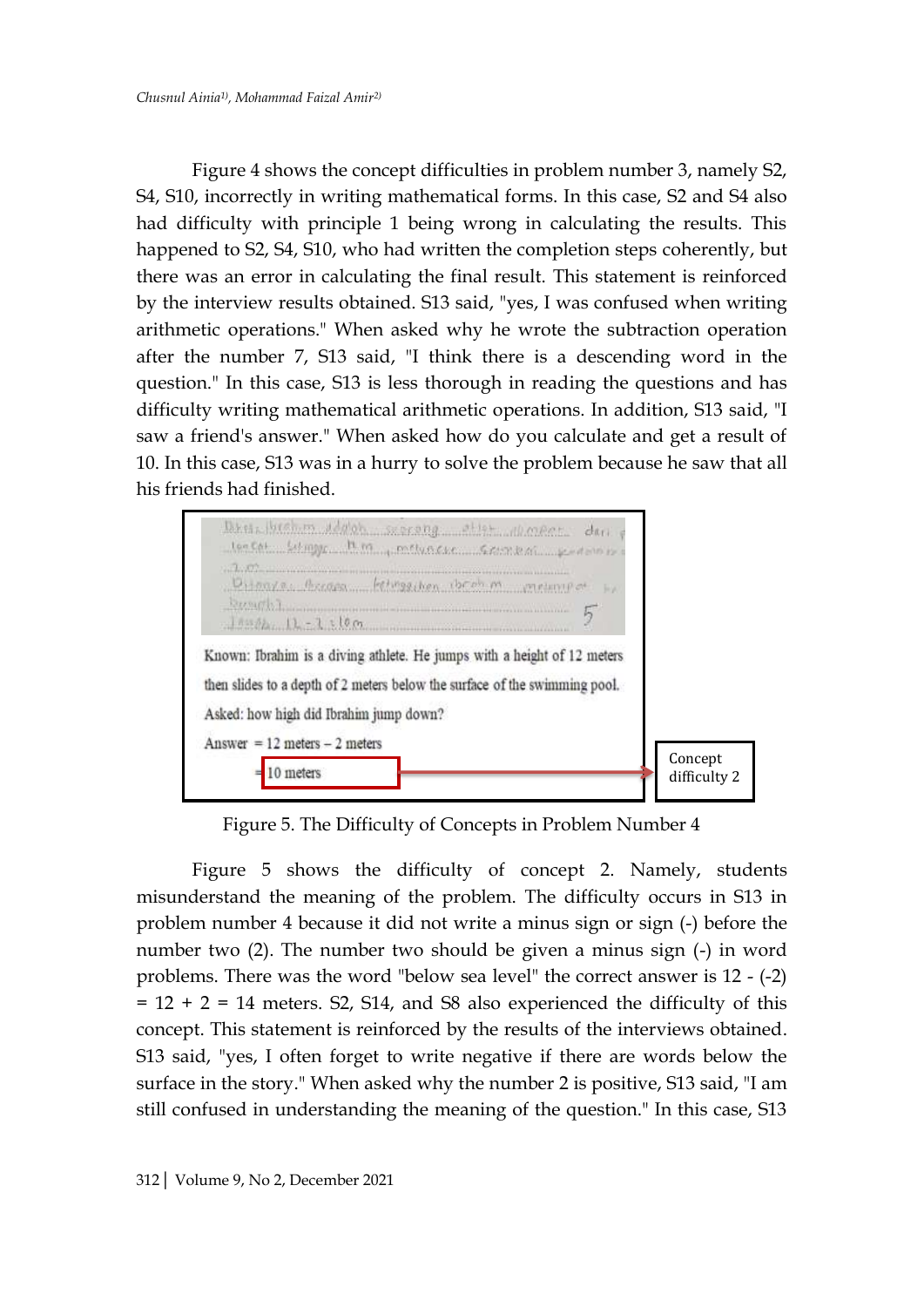had difficulty understanding the meaning of the problem, so that in writing the mathematical form, an error occurred.



Figure 6. The Difficulty of Principles in Problem Number 5

Figure 6 shows the difficulty of principle 1, namely, students experienced errors in calculating results. This happened in S13, where students had coherently written the completion steps, but there was an error in calculating the final result. This principle difficulty was also experienced by subjects S2, S6, S4, and S10. This statement is reinforced by the results of the interview obtained. S13 said, "yes, there was an error in calculating the multiplication of 35  $\times$  5." When asked why he wrote 125 out of 35  $\times$  5, in this case, S13 was not careful in calculating the results, so there was an error in writing the final result.

Thus, there are two forms of students' difficulties in solving integer word problems, including conceptual and principle difficulties. Each difficulty type has a difficult form, including conceptual difficulties, namely errors in writing mathematical forms and mistakes in understanding the meaning of the problem. Meanwhile, the principle difficulty experienced was an error in calculating the final result. The synthesis of the analysis results of types and forms of difficulty in solving integer word problems are in table 4.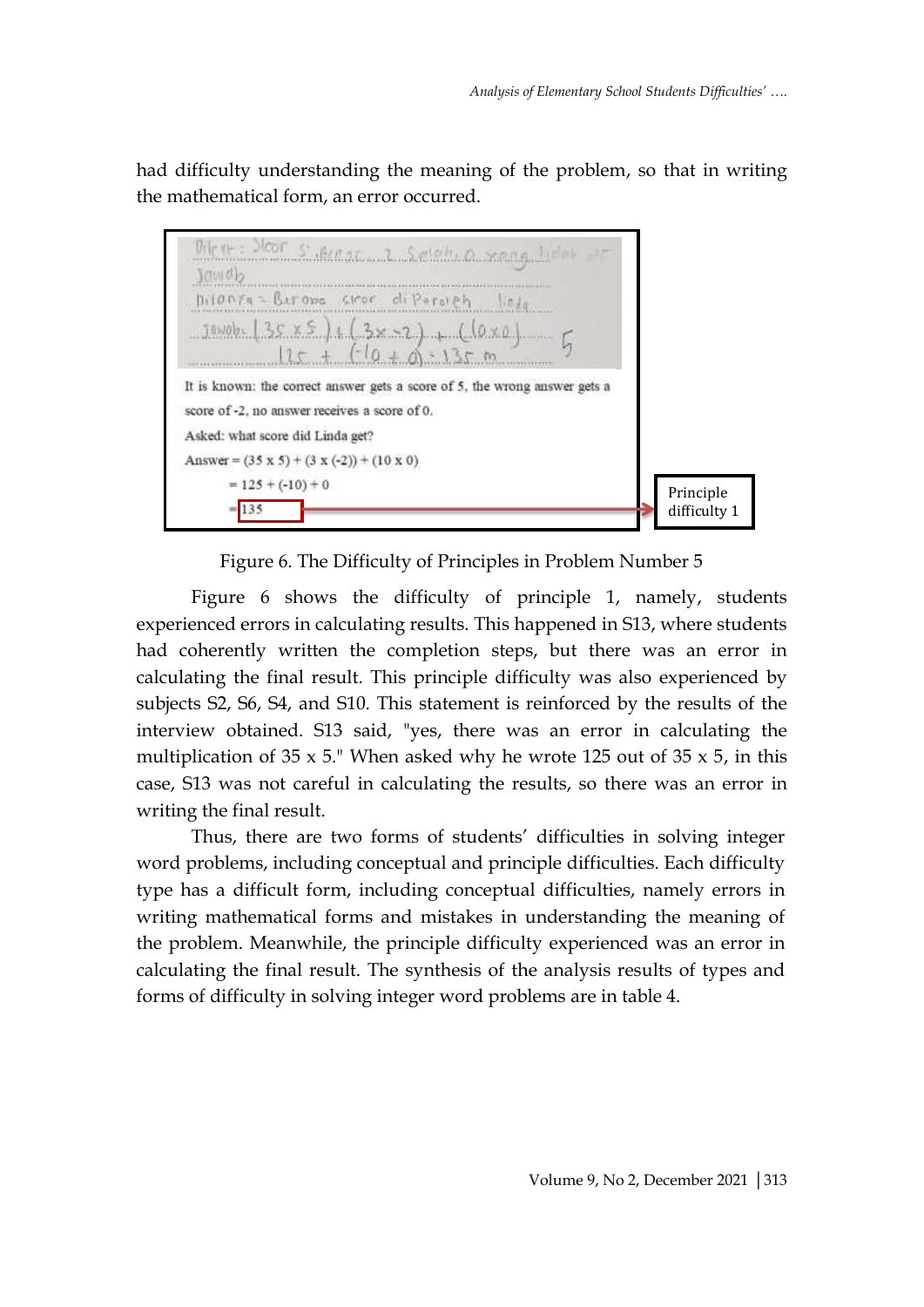| Problem<br>Number | <b>Question Form</b>                | Difficulty<br><b>Type</b> | <b>Difficulty Form</b>             |
|-------------------|-------------------------------------|---------------------------|------------------------------------|
| 1                 | Determining the<br>temperature rise | Concept<br>difficulty 1   | Error writing mathematical<br>form |
|                   |                                     | Principle<br>difficulty 1 | Error in calculating results       |
| $\overline{2}$    | Calculating jump                    | Concept                   | Misunderstanding the               |
|                   | height                              | difficulty 2              | meaning of the problem             |
| 3                 | Determining                         | Concept                   | Error writing mathematical         |
|                   | someone's                           | difficulty 1              | form                               |
|                   | whereabouts                         | Principle                 |                                    |
|                   |                                     | difficulty 1              | Error in calculating results       |
| $\overline{4}$    | Calculating jump                    | Concept                   | Misunderstanding the               |
|                   | height                              | difficulty 2              | meaning of the problem             |
| 5                 | Calculating the                     | Principle                 |                                    |
|                   | score obtained                      | difficulty 1              | Error in calculating results       |

Table 4. Synthesis of Difficulty Forms Word Problems Integer

The findings of the difficulties experienced by the seven selected subjects are in Table 4, namely: students experience two types of difficulties, namely conceptual difficulties and principle difficulties. The results of the analysis that has been carried out on seven subjects showed that student difficulties occur in any given problem, including problems number 1 and 3 that students tend to have conceptual difficulties and principle difficulties. Students tend to have conceptual difficulties in problems number 2 and 4. Finally, students tend to have difficulties in principle on problem number 5.

The findings in this study are a form of concept difficulty consisting of errors in writing mathematical forms and mistakes in understanding the meaning of the problem. Difficulties in using concepts often occur because the learning process of mathematics has not been meaningful, so students' understanding of mathematical concepts is feeble (Al-Mutawah, Thomas, Eid, Mahmoud, & Fateel, 2019; Evi, 2011; Song, 2018). While the form of principle difficulty in the form of errors in calculating the results. The findings of this study are similar to previous studies that students are less thorough in their ability to read problems, understand problems and when counting are still inaccurate, and solve problems in a hurry (Wulandari & Riajanto, 2020). Difficulty in understanding the meaning of the problem is seen from writing errors every step of the process (Syahrir, Kusnadin & Nurhayati, 2013).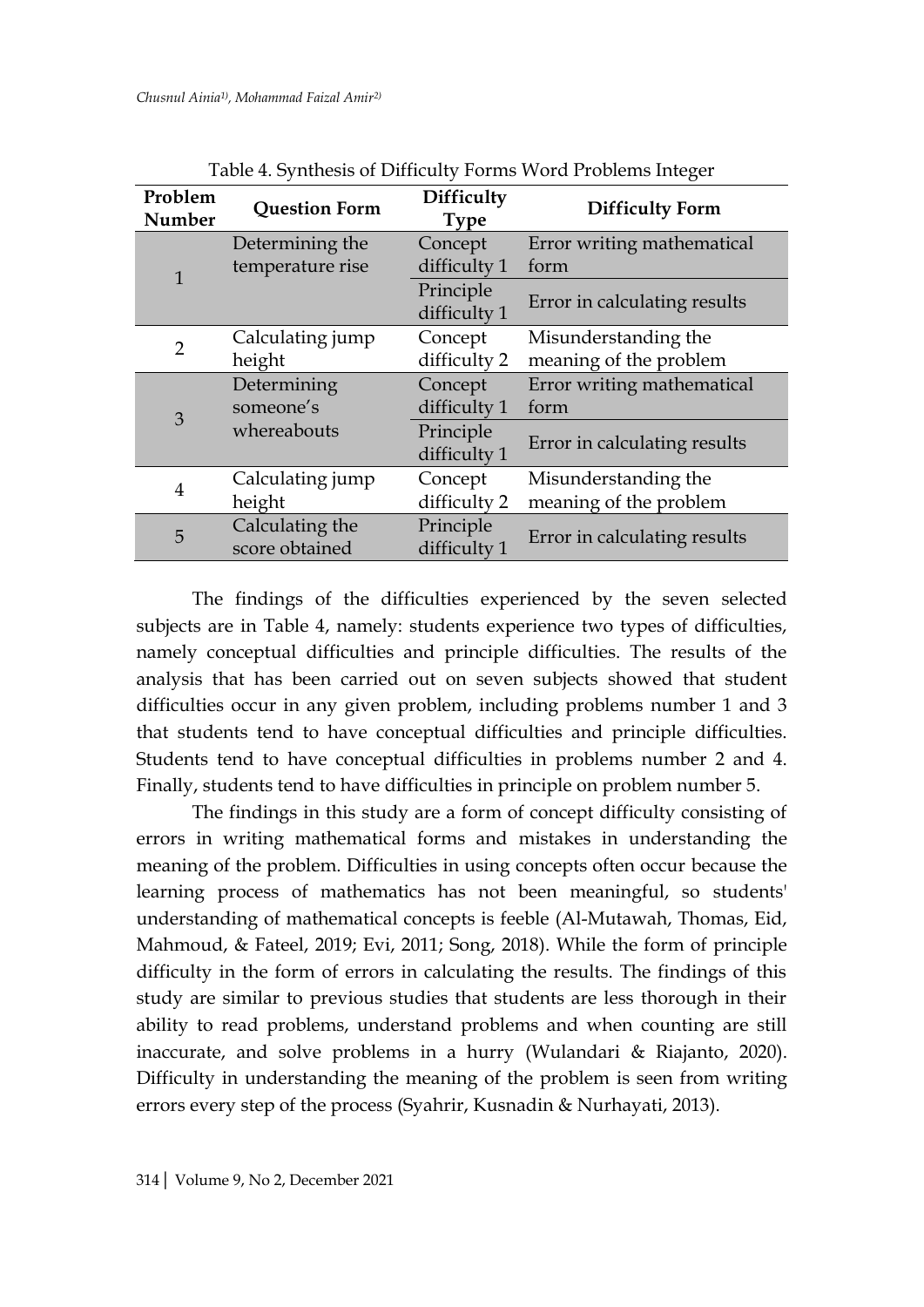The principal difficulty of students experiencing errors in calculating the final results can be seen from the weakness of students in solving problems in the form of stories at the stage of re-examining (Aliah & Bernard, 2020). Students' difficulties in solving math problems can be seen from the students' mistakes in doing math problems. The factors that cause students to have difficulty are because students cannot understand the meaning of the problem sentence, and students are not careful in reading the problem (Saja'ah, 2018). Students cannot express meaning and apply existing principles (Fatahillah, N.T & Susanto, 2017). In addition, the difficulty of using the principle is marked by students' difficulty in carrying out discovery activities about something and the difficulty of determining the relevant factors. As a result, students cannot abstract the patterns (Pubaningrum, 2019).

#### **CONCLUSION**

The analysis results showed that students had difficulty with concepts and principles in solving word problems. The difficulty of the concept is that students experience errors in writing mathematical forms, and students experience errors in understanding the meaning of the problem. The principal difficulty faced by students is experiencing errors in calculating the final results. The findings in this study are to find and analyze the forms of difficulty of concepts and principles that elementary school students do in solving word problems with integers. However, the forms of difficulty found are still based on some elementary school students. In addition, this study has not generally identified the relationship between knowledge and the difficulty of students' concepts and principles in solving word problems. Therefore, it is suggested for the next research to do a statistical analysis between the relationship or the influence of knowledge of concepts and principles of elementary school students on the difficulties in solving word problems. The implications of the results of this study prove that elementary school students can solve problems in the form of word problems, although there are still errors in the solution. Thus, educators and practitioners need to focus on teaching material and familiarize elementary school students to obey the steps for solving word problems.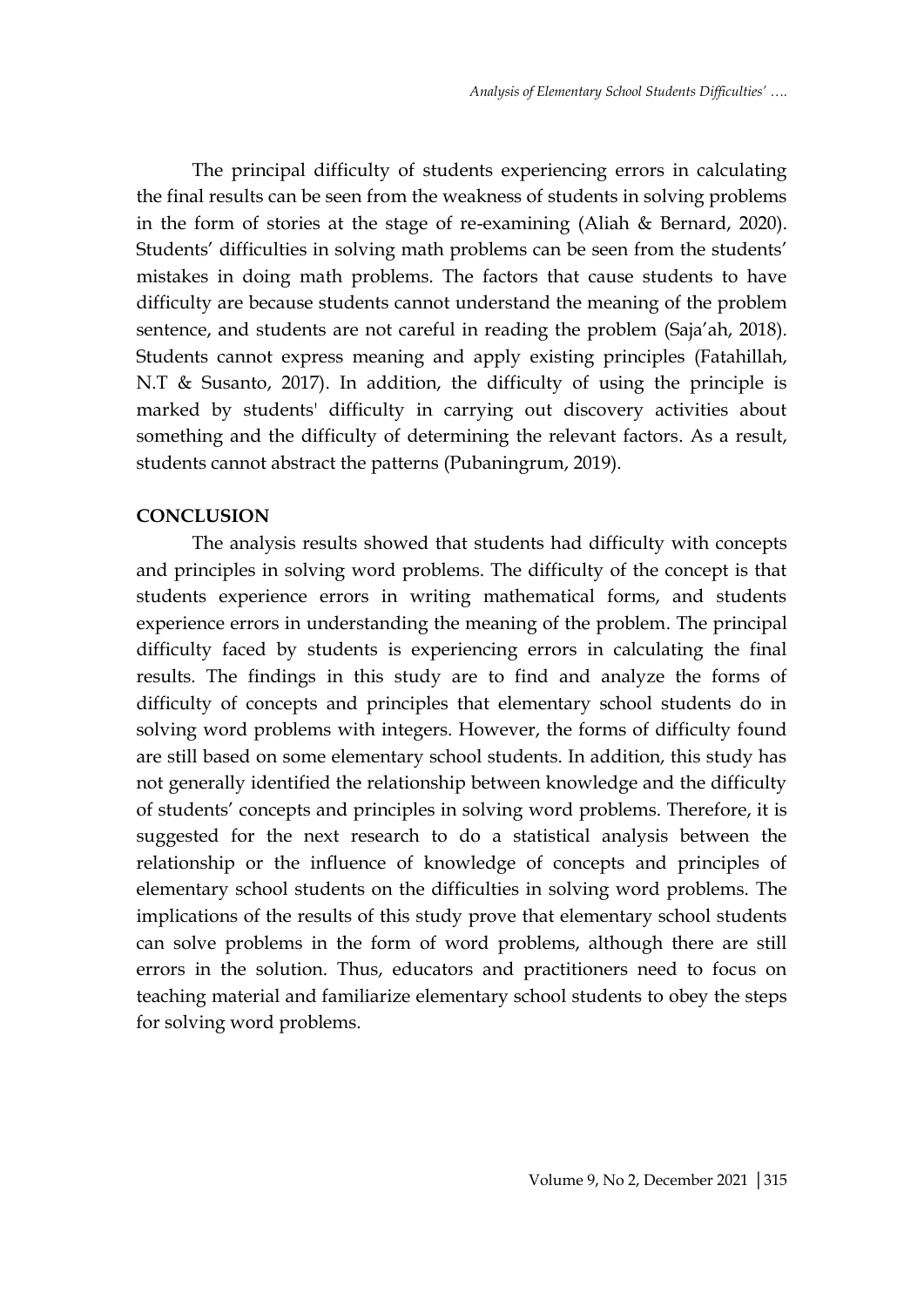#### **REFERENCES**

- Achmetli, K., Schukajlow, S., & Rakoczy, K. (2018). Multiple solutions for realworld problems, experience of competence and students' procedural and conceptual knowledge. *International Journal of Science and Mathematics Education*, *17*(8), 1605–1625. https://doi.org/10.1007/ s10763-018-9936-5.
- Al-Mutawah, M. A., Thomas, R., Eid, A., Mahmoud, E. Y., & Fateel, M. J. (2019). Conceptual understanding, procedural knowledge, and problem-solving skills in mathematics: High school graduates work analysis and standpoints. *International Journal of Education and Practice*. https://doi.org/ 10.18488/journal.61.2019.73.258.273.
- Aliah, S. N., & Bernard, M. (2020). Analisis kesulitan siswa dalam menyelesaikan soal pemecahan masalah berbentuk cerita pada materi segitiga dan segiempat. *Suska Journal of Mathematics Education*, *6*(2), 111– 118. https://doi.org/10.24014/sjme.v6i2.9325.
- Astawa, I. K. P., Suarjana, I. M., & Murda., I. N. (2016). Analisis kemampuan siswa dalam menyelesaikan operasi bilangan bulat pada siswa kelas v sd. *E-Journal PGSD Universitas Pendidikan Ganesha*, *4*(1), 1–11. https://doi.org/10.23887/jjpgsd.v4i2.7697.
- Bryant, D. P., Bryant, B. R., Dougherty, B., Roberts, G., Pfannenstiel, K. H., & Lee, J. (2020). Mathematics performance on integers of students with mathematics difficulties. *Journal of Mathematical Behavior*, *58*(June 2019), 100776. https://doi.org/10.1016/j.jmathb.2020.100776.
- Creswell, J. W. (2012). *Educational research : planning, conducting, and evaluating quantitative and qualitative research*. Pearson Education.
- Culaste, I. C. (2011). Cognitive skills of mathematical problem solving of grade 6 children. *International Journal of Innovative Interdisciplinary Research*, (1), 120–125.
- Dewi, N., Untu, Z., & Dimpudus, A. (2020). Analisis kesulitan menyelesaikan soal matematika materi operasi hitung bilangan pecahan siswa kelas vii. *Jurnal PRIMATIKA*, *9*(2), 61–70. https://doi.org/10.30872/ primatika.v9i2.217.
- Evi, S. (2011). Pendekatan matematika realistik (pmr) untuk meningkatkan kemampuan berfikir siswa di tingkat sekolah dasar. *Jurnal Penelitian Pendidikan*, *Edisi Khus*(2), 154–163.
- 316| Volume 9, No 2, December 2021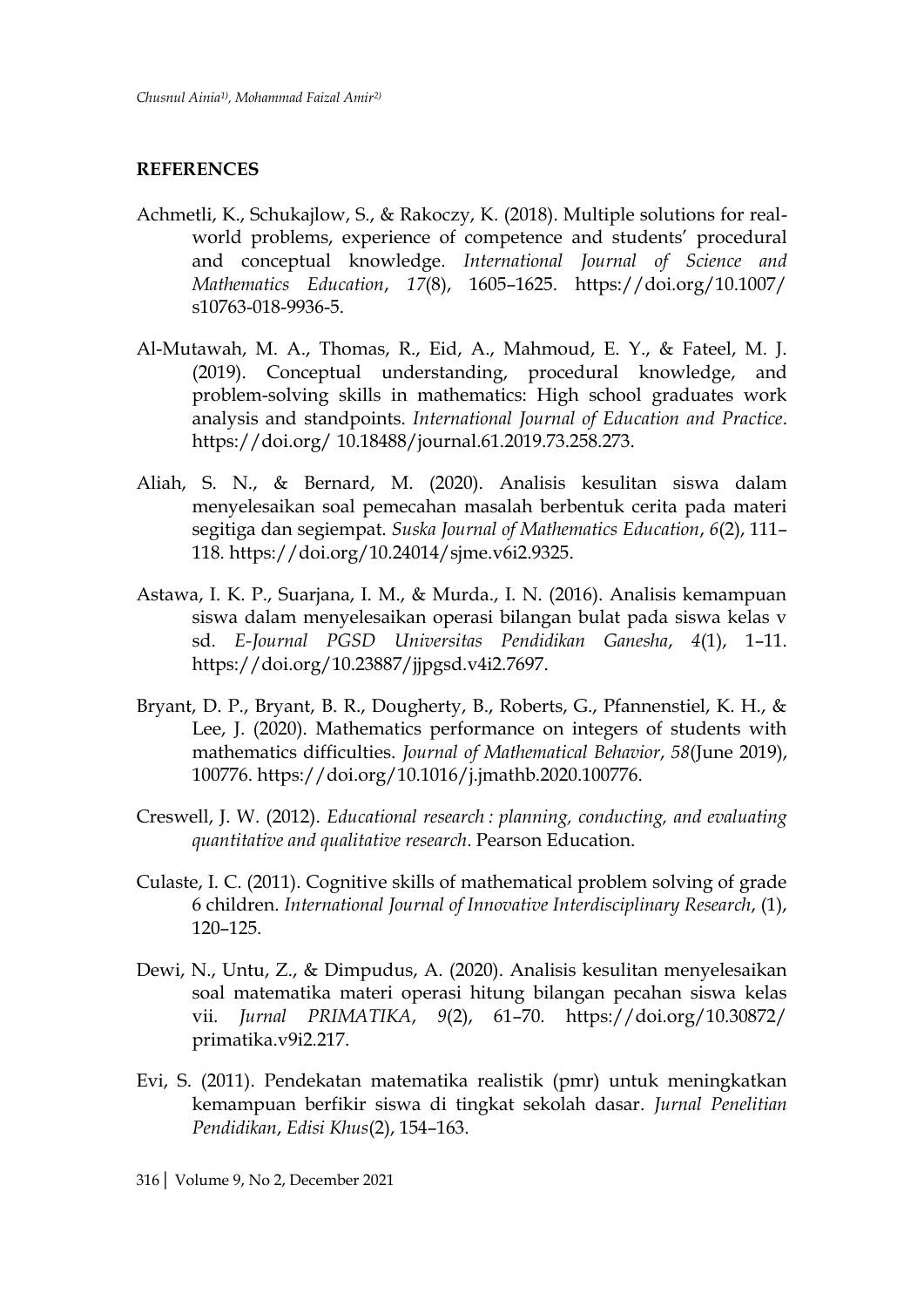- Fatahillah, A., N.T., Yuli. F. W., & Susanto. (2017). Analisis kesalahan siswa dalam menyelesaikan soal cerita matematika berdasarkan tahapan newman beserta bentuk scaffolding yang diberikan. *Jurnal Kadikma*, *8*(1), 40–51. Retrieved from https://jurnal.unej.ac.id/index.php/ kadikma/article/view/5229.
- Laily, I. F. (2014). Hubungan kemampuan membaca pemahaman dengan kemampuan memahami soal cerita matematika sekolah dasar. *Eduma : Mathematics Education Learning and Teaching*, *3*(1). https://doi.org/ 10.24235/eduma.v3i1.8.
- Levin, M. (2018). Conceptual and procedural knowledge during strategy construction: a complex knowledge systems perspective. *Cognition and Instruction*. https://doi.org/10.1080/07370008.2018.1464003.
- Lutvaidah, U., & Hidayat, R. (2019). Pengaruh ketelitian membaca soal cerita terhadap kemampuan pemecahan masalah matematika. *JKPM (Jurnal Kajian Pendidikan Matematika)*, *4*(2), 179. https://doi.org/10.30998 /jkpm.v4i2.4189.
- Mahmuda, A. A., Astuti, M. D., Mikdadi, A. H., Saputra, A. R. M., & Darmadi, D. (2021). Analisis kesulitan dalam pembelajaran matematika mengenai materi bilangan bulat di kalangan sd pada masa pandemi. *Jurnal Review Pendidikan Dan Pengajaran*, *4*(1), 90–96. https://doi.org/10.31004/ jrpp.v4i1.1827.
- Mandasari, N., & Rosalina, E. (2021). Analisis kesulitan siswa dalam menyelesaikan soal operasi bilangan bulat di sekolah dasar. *Jurnal Basicedu*, *5*(3), 1139–1148. https://doi.org/10.31004/basicedu.v5i3.831.
- Miles, M., Huberman, M., & Saldana, J. (2013). *Qualitative data analysis: a methods sourcebook: an expanded sourcebook*. 408.
- Mulyati, T. (2016). Kemampuan pemecahan masalah matematis siswa sekolah dasar (mathematical problem solving ability of elementary school students). *EDUHUMANIORA: Jurnal Pendidikan Dasar*, *3*(2), 1–20. https://doi.org/10.17509/eh.v3i2.2807.
- Nur, A. S., Kartono, K., Zaenuri, Z., & Rochmad, R. (2020). The learning trajectory construction of elementary school students in solving integer word problems. *Participatory Educational Research*, *9*(1), 404–424. https:// doi.org/10.17275/per.22.22.9.1.

Padang, F. T. H., Fuad, Y., & Ekawati, R. (2018). *Reasoning behaviors of*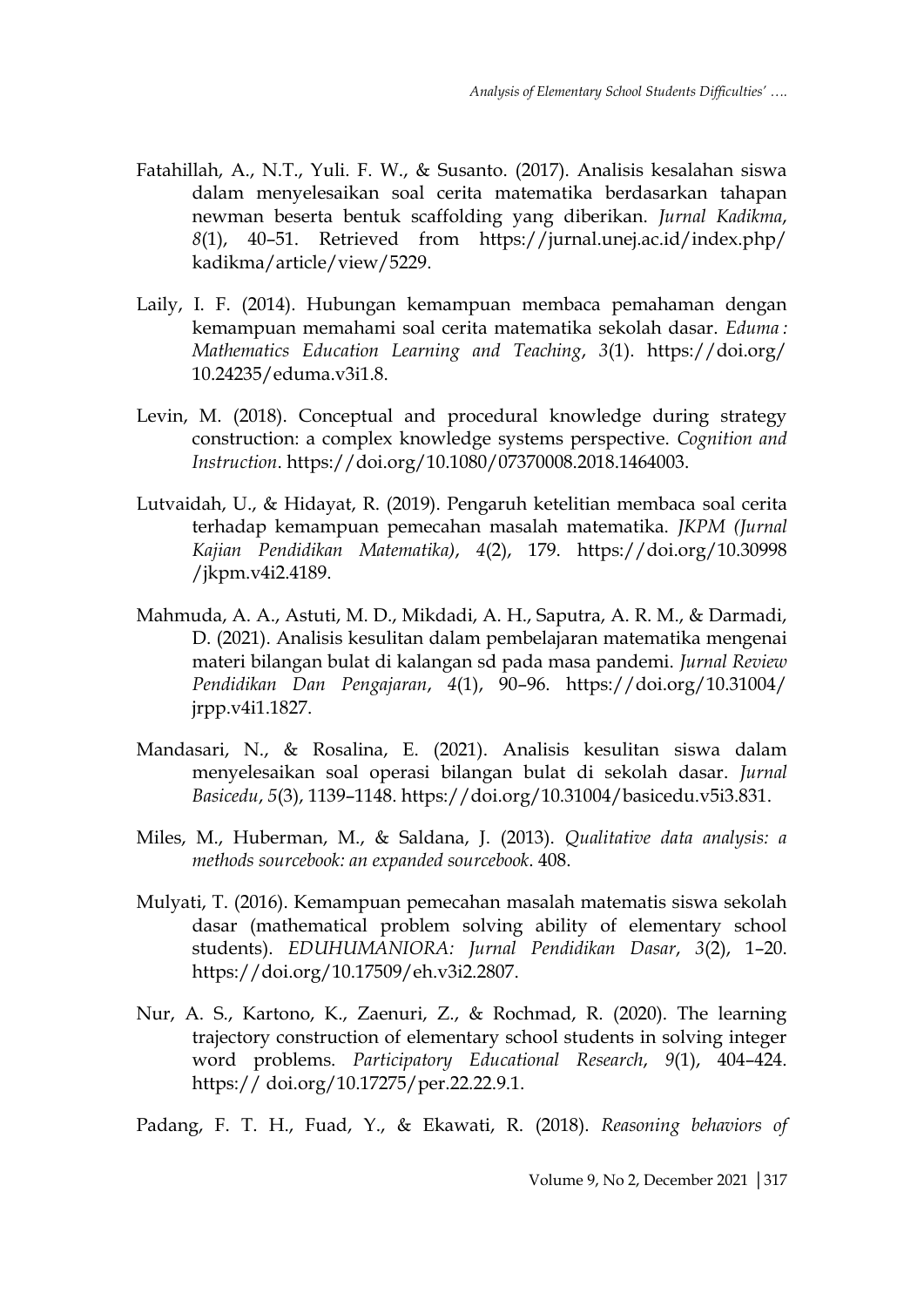*mathematics difficulties students in solving multiplication integers*. *157*, 262– 265. https://doi.org/10.2991/miseic-18.2018.63.

- PowelI, S. R., Berry, K. A., & Benz, S. A. (2020). Analyzing the word-problem performance and strategies of students experiencing mathematics difficulty. *Journal of Mathematical Behavior*, *58*. https://doi.org/10.1016/ j.jmathb.2020.100759.
- Pubaningrum, K. (2019). Analisis kesulitan mahasiswa dalam memahami materi kontinuitas fungsi mata kuliah kalkulus diferensial. *MATH DIDACTIC: Jurnal Pendidikan Matematika*, *5*(2), 199–209. https://doi.org/ 10.33654/math.v5i2.612.
- Pujiastuti, H. P. L. S. (2021). Analisis kesulitan siswa kelas v sekolah dasar dalam menyelesaikan soal cerita pada materi bangun ruang. *Jurnal Pendidikan Dan Pembelajaran Dasar*, *8*(1), 65–74. https://doi.org/ 10.24042/terampil.v8i1.9200.
- Purwaningtyas, B. A., Sary, R. M., & Artharina, F. P. (2020). Analysis of misconceptions in FPB and KPK material for students. *International Journal of Elementary Education*, *4*(4), 596–604. https://doi.org/prefix 10.23887/ijee.
- Saja'ah, U. F. (2018). Analisis kesulitan siswa kelas iv sekolah dasar dalam menyelesaikan soal pemecahan masalah. *EduHumaniora | Jurnal Pendidikan Dasar Kampus Cibiru*, *10*(2), 98–104. https://doi.org/10.17509 /eh.v10i2.10866.
- Sepeng, P., & Madzorera, A. (2014). Sources of difficulty in comprehending and solving mathematical word problems. *International Journal of Educational Sciences*, *6*(2), 217–225. https://doi.org/10.1080/09751122. 2014.11890134.
- Sidik, G. S., & Wakih, A. A. (2019). Kesulitan belajar matematik siswa sekolah dasar pada operasi hitung bilangan bulat. *NATURALISTIC : Jurnal Kajian Penelitian Dan Pendidikan Dan Pembelajaran*, *4*(1), 461–470. https://doi.org/10.35568/naturalistic.v4i1.633.
- Sipayung, T. N., & Anzelina, D. (2019). An analysis of students' problem solving skills using a realistic mathematics approach on integers materials. *Journal of Physics: Conference Series*, *1211*(1). https://doi.org/ 10.1088/1742-6596/1211/1/012083.

Song, Y. (2018). Improving primary students' collaborative problem-solving